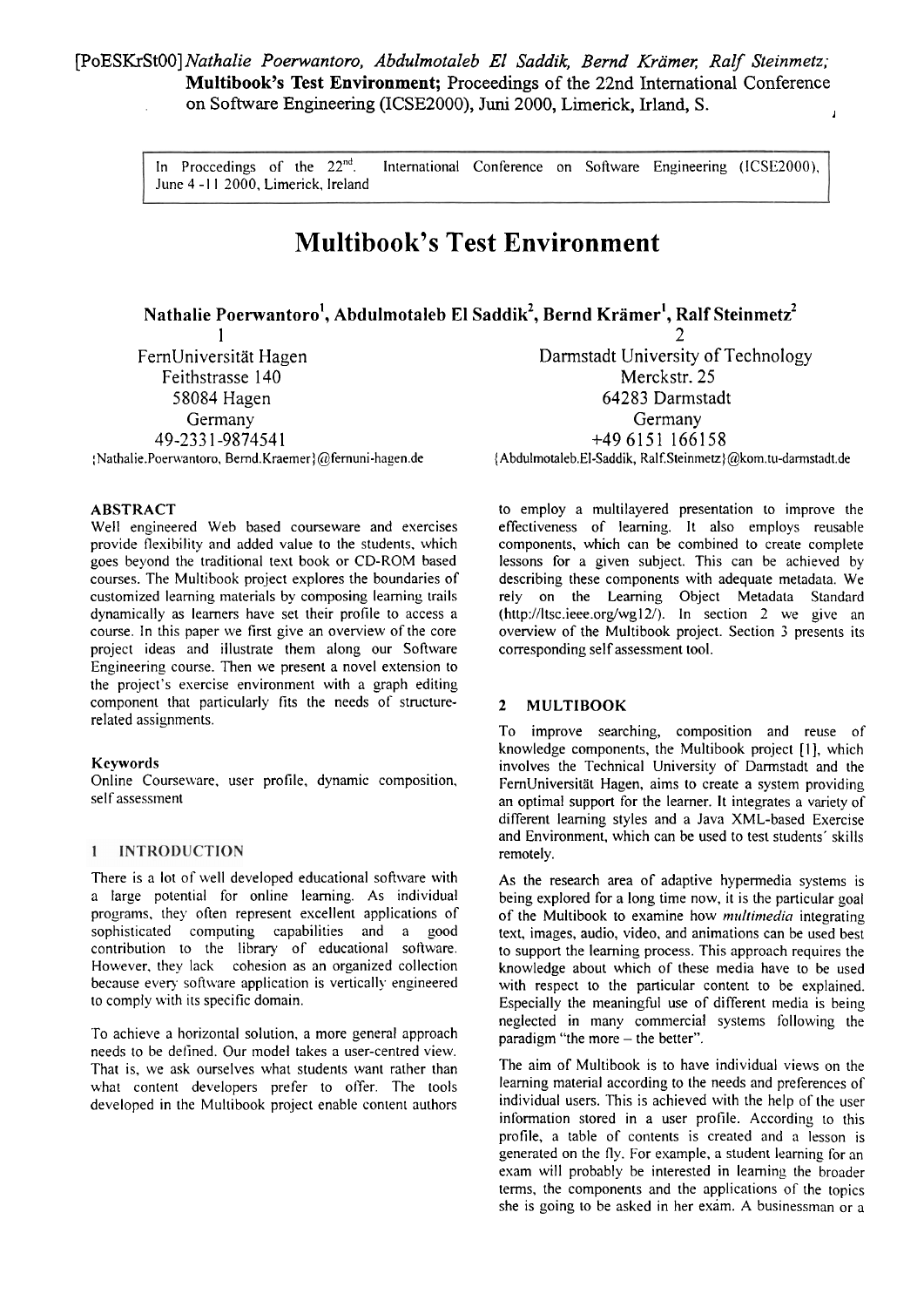manager on the other hand, who has different knowledge prerequisites depending on her vocational experiences, is interested in different aspects of the Same topic such as implemented systems, economical aspects and alternatives.

For our software engineering example, some of our students who participate in the Course for continuing education purposes may have a decent knowledge about the specific characteristics and challenges of building distributed software systems. They just Want to know more about the role and functionality of CORBA at this point. They would provide information about their preknowledge while setting their profile. Multibook would drop all leaming components referring to basic concepts such as narning, resource contention, synchronization, or trading and compile a table of contents focusing on CORBA based application development.

One of the aspects we face today is the use of applets in traditional hypertext systems as well as in Intelligent Tutoring Systems. Java applets are employed very often to explain complex processes to deepen the understanding of difficult parts of educational documents. However. the use of Java applets does not have to be restricted to simulations or visualizations of specific problems. Many examples show that applets can be used for exercises and tests and therefore offer more flexibility than other media. Another advantage of applets is the possibility to use parameters so that they can be used for different leamers and preferences  $[3]$ .

Another aspect we are dealing with, is an exercise environment that lets students apply and experience to predefined problems or problems of their choice what they have learned. Thereby we expect to raise the attractiveness of the learning material and enhance the students' motivation, especially that of distance leamers.

In the design of hese environments we have attempted to associate leaming objectives with appropriate multimedia solutions with respect to different teaching functions. They include motivation, presentation of new structures, practicing new behavior, modeling, exploration by trial use and error and application of new techniques. To achieve a higher degree of independence from proprietary formats and platforms, ease of use and portability, we decided to rely on HTML, XML and Java as core technologies for the implementation of the exercise environments.

## **3 SELF ASSESSMENT TOOL**

Applets are often used by educators within Web-based interactive exercises. Since most applets are programmed to Cover a specilic topic, it is not very flexible to update the questions embedded in the applets, especially when the authors wish to continually add new exercise questions. To solve this problem, we created an exercise environment consisting of tools that help authors with creating and adding new questions. We also developed an exercise environment applet that can pick a random set of questions from a question pool, adapts them to the student's preferences and conforms to exercise specifications defined by the author. The Extensible Markup Language (XML) is used to describe the question and the exercise as a whole. lntemally each exercise question is described in XML and later parsed by the exercise environment applet. The exercise environment applet presents the question in an appropriate format depending on the question attributes and its companion media. That way a large question pool can be generated more easily. The configuration of an exercise, which describes how many sections and questions exist and what the type of questions in each section should be, is also described in XML. It is also mapped into an exercise specification object used by the exercise environment applet at the beginning of an exercise session. This approach provides flexibility to authors (Fig. I), since questions for the exercise can be added any time to the questions pool together with companion animation, pictures or applets. The exercise environment [2] is divided into :





| <b>XML Questionfile All Strategies</b>              |
|-----------------------------------------------------|
| ui version − 1 0°C                                  |
| QUESTIONSPEC                                        |
| <questionspec></questionspec>                       |
| <id>MQnetwork medium0</id>                          |
| <title>test question chapter 14</title>             |
| <domain>network</domain>                            |
| <level>medium</level>                               |
| <language>de</language>                             |
| <subtopic>networks</subtopic>                       |
| <questiontype>MO</questiontype>                     |
| <question></question>                               |
| <problemstatement>Weisen Sie die</problemstatement> |
| entsprechende FDDI-Komponente                       |
| Bildes.                                             |
| <answeroptions>PHY</answeroptions>                  |
| <answeroptions>SMAP</answeroptions>                 |

Figure I: The steps taken by an author in preparing and creating an exercise for the exercise environment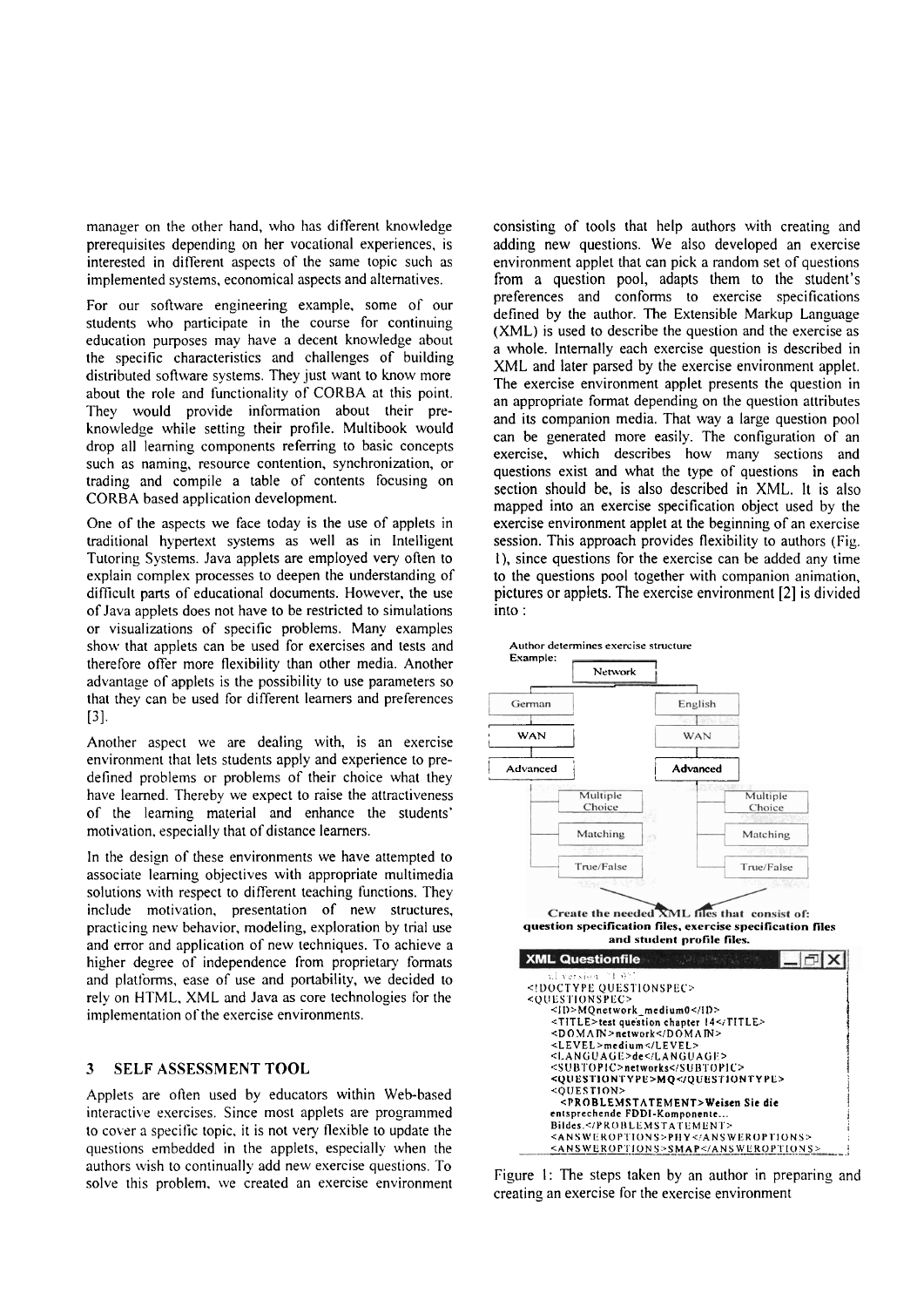authoring tools : a question creator application that provides the tutors with an easy to use tool to add new questions into the question pool. An exercise configuration application is used to describe the exercise structure.





The exercise applet generates an appropriate random  $\overline{4}$ number for each subtopic.



Figure 2: Steps taken by the exercise environment applet to setup an exercise session.

exercise environment applet, which is the work environment for the students. A student profile is loaded by the applet at the beginning of an exercise session. The student's profile provides the information of selected exercise topic, subtopics, language and difficulty level. Then the selected exercise scenario is loaded, parsed and analyzed. The applet uses the collected information to prepare itself with the right exercise parameters (Fig.  $(2)$ . The exercise environment then creates a random number for each question category to provide variation each time the exercise is restarted. The creation of random number is normalized within the interval of available questions.

To support exercises in software engineering education, an additional module allowing graph editing has been added recently. Graphical representations play a central role in software engineering. Use case, interaction and collaboration diagrams are often used in requirements engineering to document scenarios. Class diagrams, activity diagrams, sequence diagrams and other type of graphical notations help to visualize design aspects, software architectures, and behavior. This module provides an extension in the question variation and presentation  $(Fig. 3)$ .

The module consists of:

- graph editor used by the author to describe the question and the corresponding solutions. Attributes for the nodes and edges include their position and relation to each other. With our exercise environment the author is creating an overlay graph whose nodes and edges are marked with two binary attributes "correct" and "visible". Currently we provide a small collection of node and edge types the author can choose from through a menu. This collection can, of course be expanded as needs arise. This editor application produces two files: an XML question file and an applet.
- graph drawer applet. This applet will be activated during an exercise session. The applet presents the question graph and captures the student's inputs. Nodes and edges are presented as defined by their attributes. In some cases edges might be invisible to the students and must be created by the students. The graph drawer applet sends the answers back to the exercise environment applet.